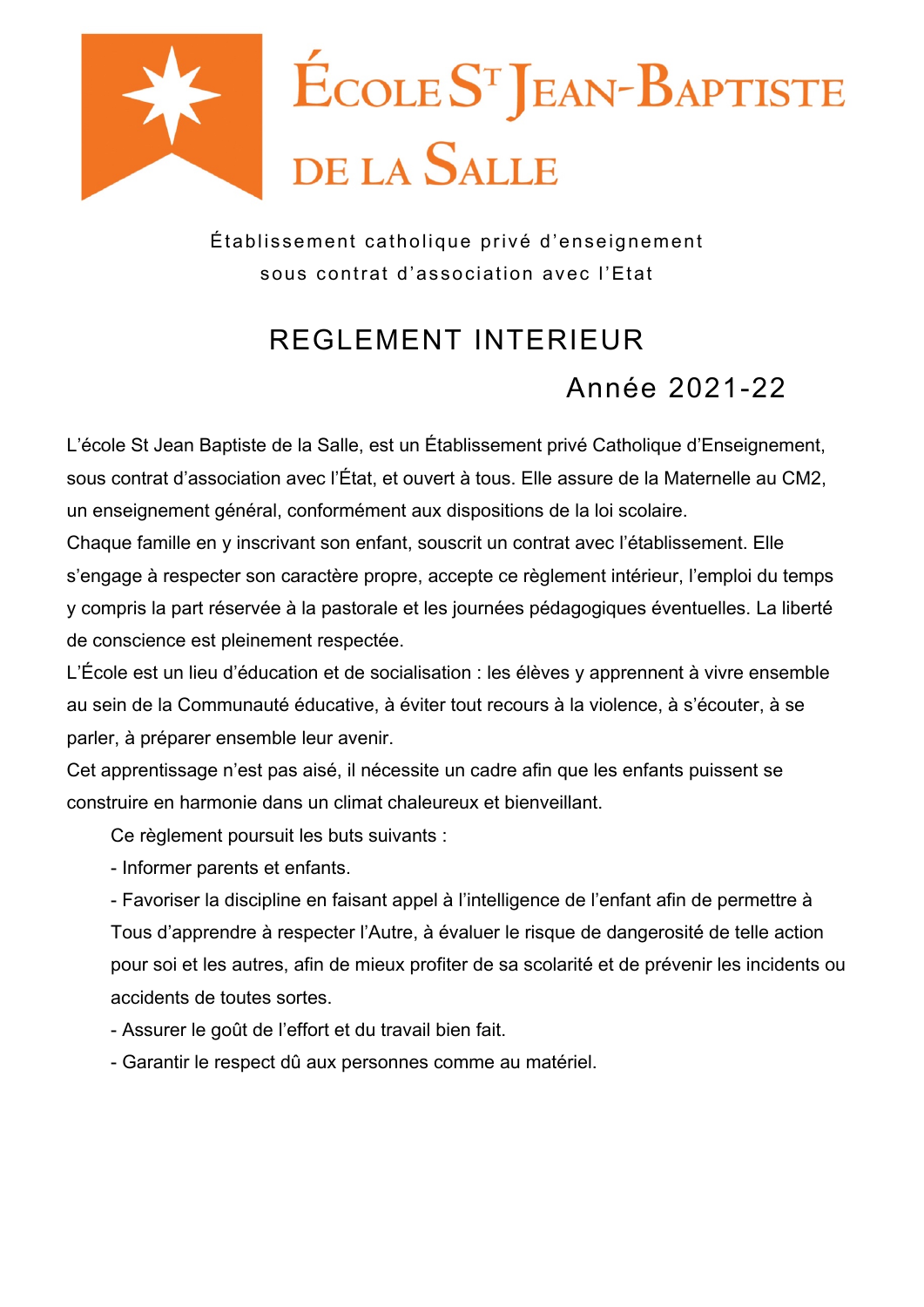# **ART 1 - LES HORAIRES**

La classe se fait sur 4 jours par semaine : lundi, ; mardi, jeudi et vendredi.

#### Les horaires de classe :

Matin:  $8h15 - 11h30$ 

Après-midi : 13h30-16h30 (16h20 pour les maternelles)

#### Les horaires du secrétariat :

Mme Priscillia Mathieu vous accueille :

Les lundis et jeudis de 7h45 à 12h15

Les mardis et vendredis de 7h45 à 12h et de 13h30 à 17h30

# ART 2 - LES ENTREES ET LES SORTIES

#### • Entrée Place de l'Arsenal : de 8h à 8h15 et de 13h15 à 13h30

L'accueil des élèves est assuré 15 minutes avant l'entrée en classe, au début de chaque demi-journée (8h et 13h15). Seuls les parents de TPS/PS & MS sont autorisés à entrer dans l'enceinte de l'établissement pour accompagner leur enfant en garderie.

- → Les parents doivent désigner par écrit toute personne autorisée à venir chercher leur enfant à l'école. Aucun enfant de l'école élémentaire ne peut partir seul sans autorisation écrite des parents ou des responsables.
	- Sortie à 11h30

Tous les élèves sortent accompagnés de leur enseignant par la porte Place de l'Arsenal.

• Sortie à 16h30

#### Classes de TPS/PS & MS :

A 16h20, la sortie des élèves de TPS/PS et de MS se fait par la porte rue Réné d'Anjou.

#### Classe des GS :

A 16h20, la sortie des élèves de GS se fait par la porte Place de l'Arsenal

#### Classes élémentaires :

Les enfants des classes du CP au CM2 sortent par la porte place de l'Arsenal. Les frères et sœurs du primaire ne peuvent, seuls, reprendre les plus petits.

A 11h30 et 16h30, les élèves ne sont pas autorisés à rester seuls Place de l'Arsenal pour y attendre leurs parents, ils doivent obligatoirement rester dans la cour.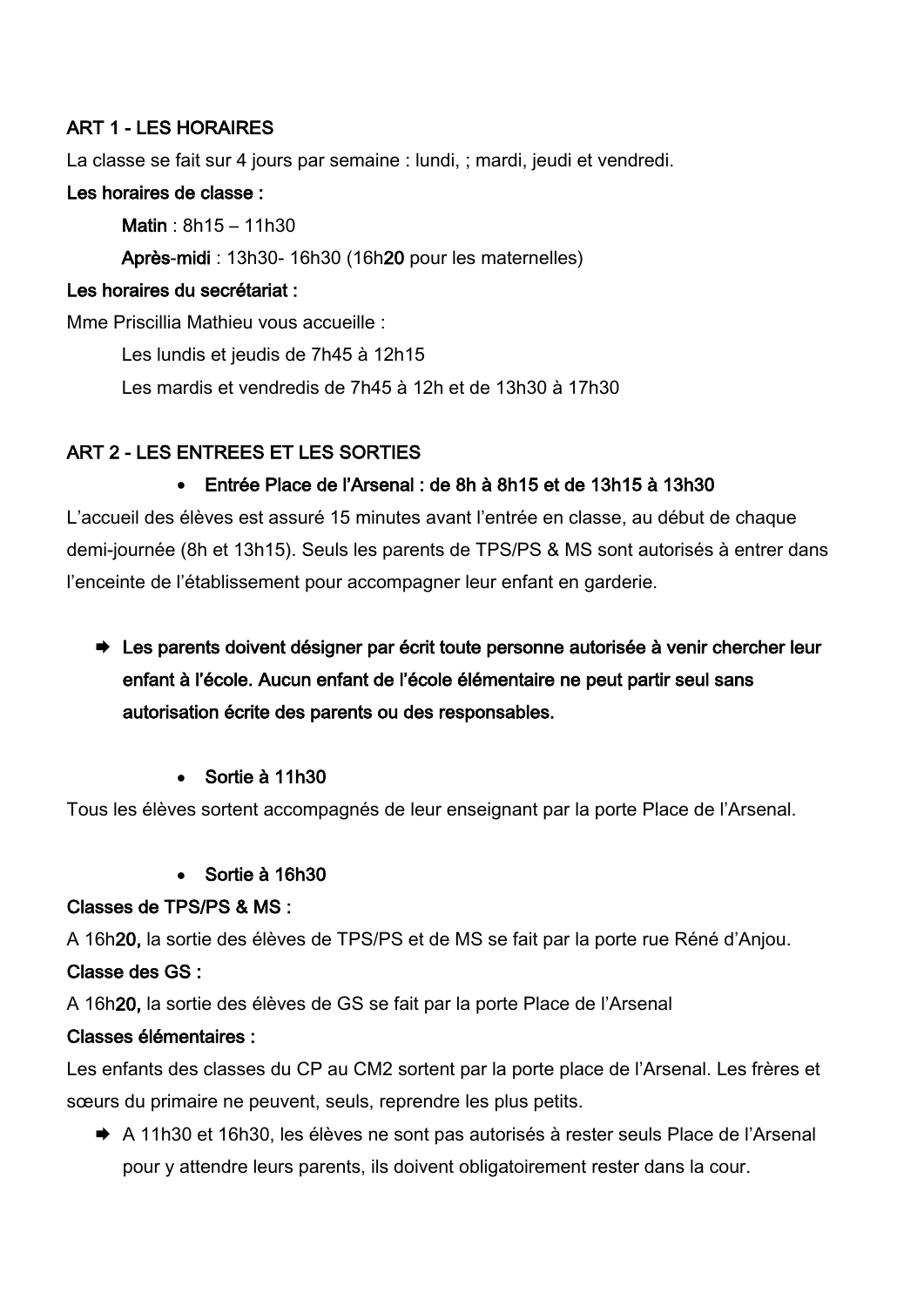→ Dès 16h45, si les parents ne sont pas encore arrivés, les enfants sont conduits à la garderie, service qui sera facturé.

# ART 3 - PONCTUALITE & ABSENCES

La ponctualité est de rigueur, les horaires de l'école doivent être impérativement respectés. De même, une présence quotidienne de l'enfant est requise, les absences doivent être limitées à des cas de force majeure.

# Retards:

Les parents doivent accompagner leur enfant jusqu'au secrétariat pour aller chercher un billet de retard, et l'accompagner jusqu'à la porte de sa classe. Chaque retard sera noté dans le cahier de correspondance.

En cas de retard imprévu, à 11h30 les enfants seront accompagnés à la cantine (le repas sera facturé) et à 16h45, ils se rendront à l'étude ou garderie, service facturé également.

# • Absences prévisibles :

Les parents avertissent l'enseignant à l'avance, par écrit, en précisant le motif et la durée de l'absence.

- → Toute sortie ou retour à l'école pour rendez-vous médical ne peut se faire qu'au moment des récréations de la classe de votre enfant et aux moments des horaires d'ouverture du portail.
- Toute absence d'élève sur temps scolaire pour rendez-vous médicaux, orthophoniste, etc. nécessite de remplir une demande d'absence exceptionnelle ayant valeur de décharge de responsabilité.
- ► Les départs anticipés ou les prolongations de vacances ne peuvent pas être autorisés. Les absences ou retards répétées feront l'objet d'une information à la Direction des Services départementaux de l'Éducation nationale.

# • Absences imprévisibles :

En cas de maladie ou d'absence imprévisible, les parents préviennent l'établissement avant 9h ou avant 14h pour une absence l'après-midi. Dès son retour, l'enfant présente à l'enseignant un justificatif écrit par ses parents, sur papier libre.

Nous vous rappelons qu'il est possible de stationner gratuitement pendant 20 minutes sur le parking Léopold, à proximité de l'établissement.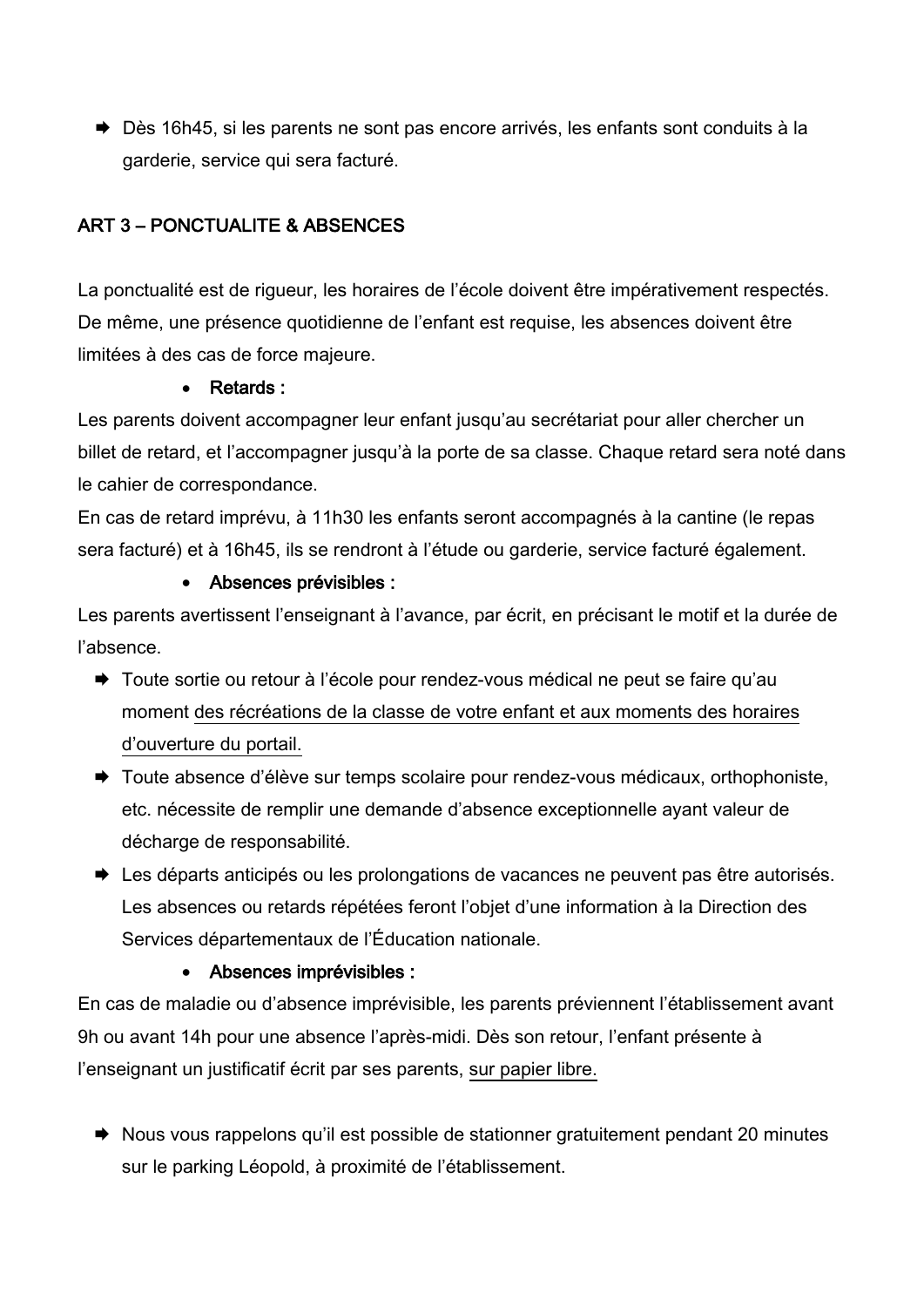# **ART 4 - GARDERIE & ETUDE**

#### Matin:

L'accueil des enfants est possible à partir de 7h15.

Les enfants doivent être accompagnés d'un adulte pour entrer dans l'établissement entre 7h15 et 8h, ils ne sont pas autorisés à entrer seuls.

# Soir:

Une garderie dans 2 salles aménagées spécialement, est proposée aux enfants des classes de TPS/PS & MS et GS & CP.

Une étude encadrée est proposée aux enfants du CE1 au CM2, à partir de 16h45 jusqu'à 18h30. Les parents ne peuvent venir chercher les enfants dans la salle d'étude qu' à partir de

#### 17h30.

Les parents sont invités, s'ils le souhaitent, à fournir un goûter à leur enfant lorsque celui-ci reste en garderie/étude.

# **ART 5 - HYGIENE & SANTE**

Les enfants doivent venir dans une tenue simple, correcte, pratique et adaptée à leur âge et aux activités d'écolier.

L'accueil des enfants de maternelle ne peut se faire que si l'enfant est propre. Un accident occasionnel peut subvenir mais si cela se répète, nous vous demanderons de garder votre enfant jusqu'à sa propreté totale.

Les goûters ne sont pas justifiés à l'école durant les récréations.

# L'éducation physique et sportive

Elle fait partie intégrante de l'emploi du temps scolaire. Les dispenses ponctuelles sur demande écrite des parents doivent être limitées en durée et dans le temps. Seul un certificat médical donne droit à une dispense de longue durée.

La pratique de l'EPS nécessite une tenue de sport appropriée. Les séances de piscine font partie des apprentissages et sont donc obligatoires.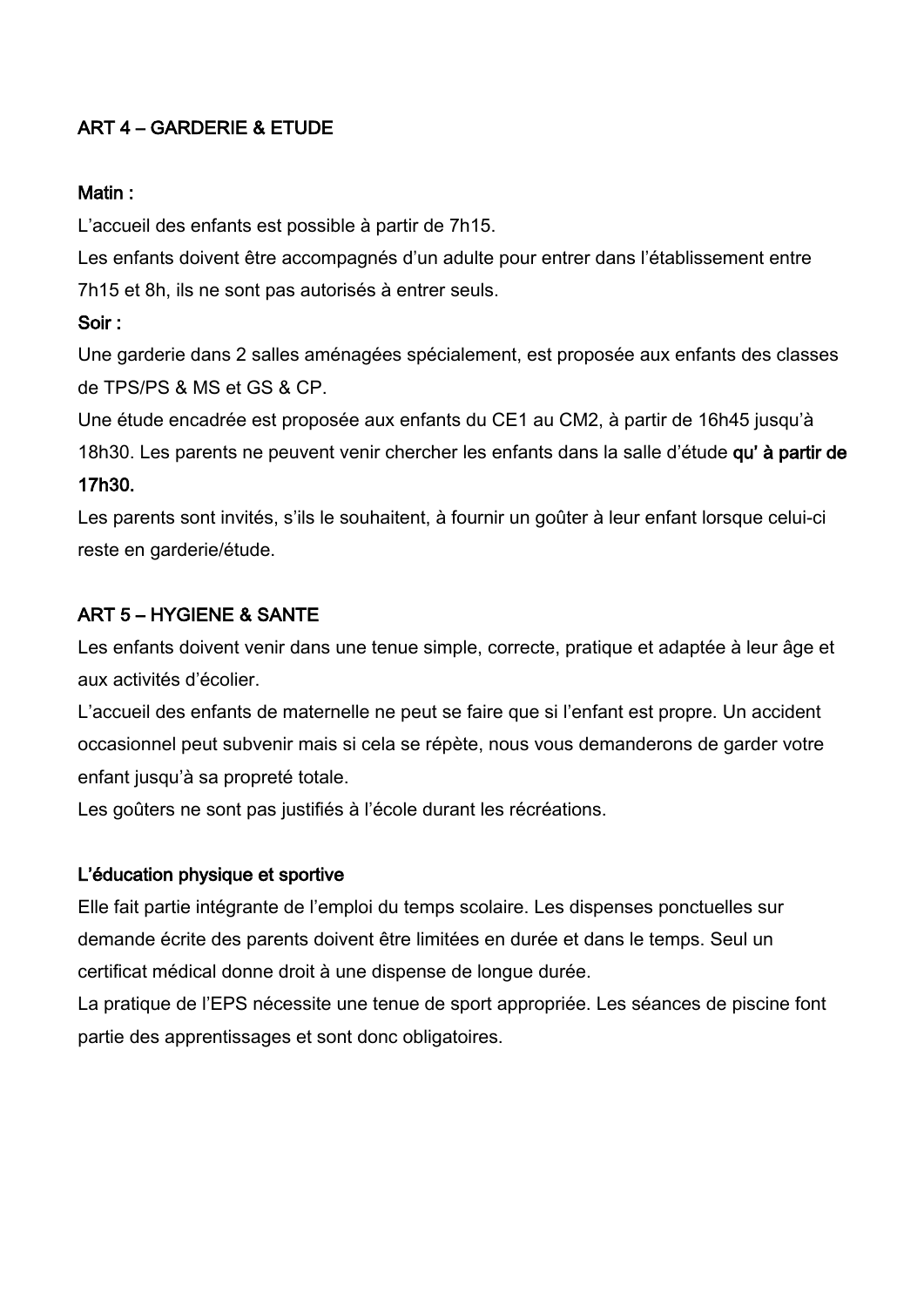#### Maladie et médicaments :

Les enfants malades ou fiévreux ne peuvent être accueillis à l'école : ils ne sont pas en état de travailler et risquent de contaminer leurs camarades. Si un enfant est malade ou fiévreux au cours de la journée, il doit faire l'obiet d'une éviction scolaire : ses parents seront prévenus et devront venir le chercher dans les meilleurs délais.

→ Les médicaments (y compris l'homéopathie, la phytothérapie, etc.) sont interdits à l'école. En aucun cas un élève ne doit avoir des médicaments dans son cartable.

Ni les enseignants ni le personnel ne sont habilités à donner des médicaments, même sur prescription médicale. Nous vous remercions de bien vouloir signaler à votre médecin de prescrire les médicaments en dehors des temps scolaires.

En cas d'absolue nécessité, il est nécessaire d'établir alors un protocole PAI (Projet d'Accueil Individualisé) pour pouvoir administrer des médicaments.

# ART 6 - VIE QUOTIDIENNE

La vie de groupe nécessite le respect mutuel de tous : enfants, parents, enseignants et personnels. Chacun se doit d'adopter une attitude de courtoisie et de respect à l'égard de toute personne dans l'établissement. Toute violence, physique ou verbale, est interdite à l'école.

Chacun est responsable de la bonne tenue de ses affaires, de ses vêtements, du matériel de l'école et des locaux. Il vous est demandé de marquer le NOM de votre enfant à l'intérieur de ses affaires personnelles, pour pouvoir les retrouver plus facilement.

→ Pour bien vivre ensemble, il suffit que chaque enfant respecte 3 règles simples : être agréable & poli avec les autres, être responsable, être garant de sa sécurité.

#### **ART 7 - SANCTIONS**

La sanction est réparatrice et responsabilisante : elle permet à l'enfant de se construire. Tout incident sera avant tout régulé par le biais du dialogue, de l'engagement et de la réparation, mais des écarts de conduite répétées exposent les élèves aux sanctions du type : travail écrit de réflexion, travail d'utilité collective, mise à l'écart du groupe pour un temps donné, un avertissement envoyé aux parents, réunion du conseil des maîtres pouvant entrainer une